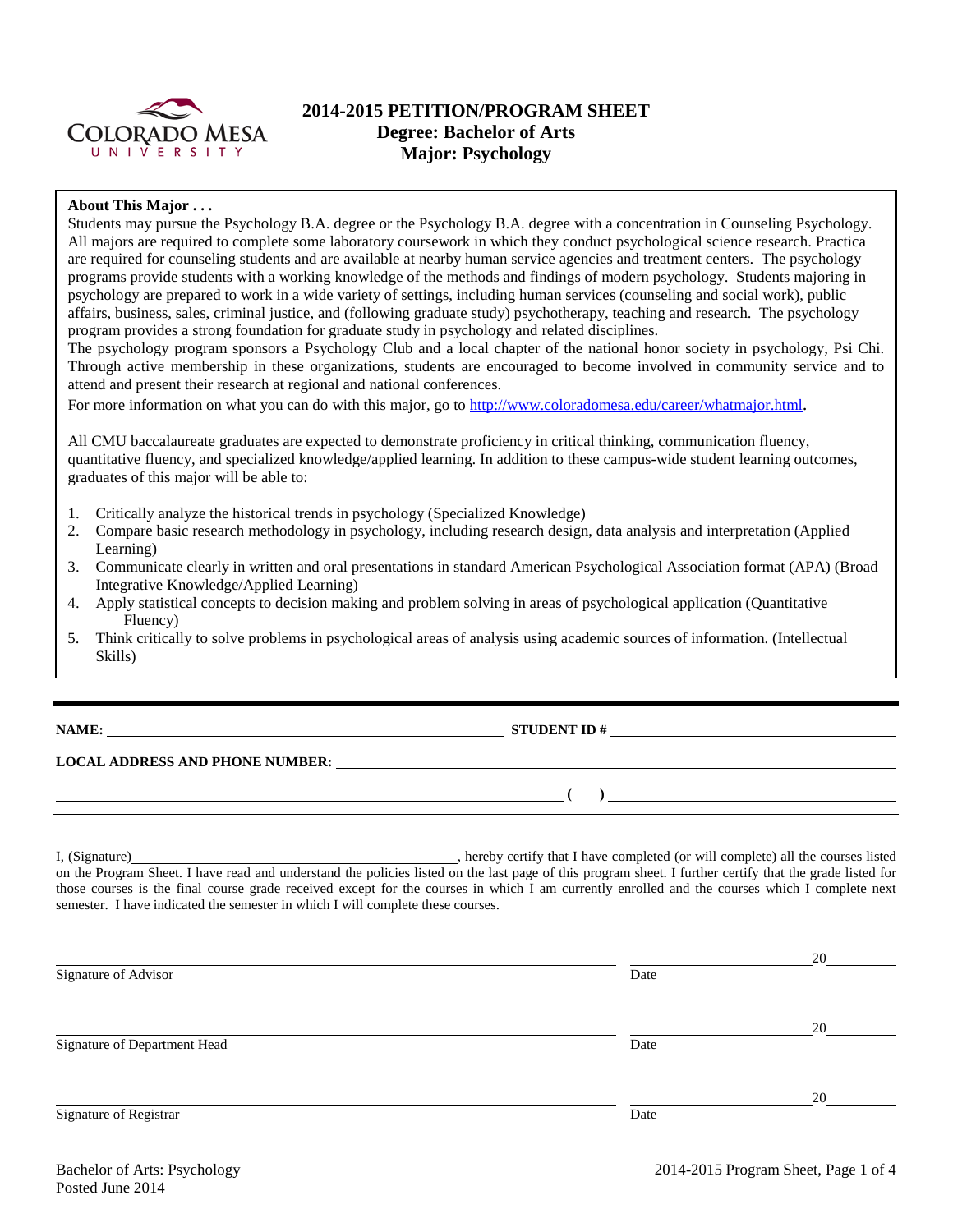#### **Students should work closely with a faculty advisor when selecting and scheduling courses prior to registration.**

Degree Requirements:

- 120 semester hours total (Students must complete a minimum of 30 of the last 60 hours of credit at CMU, with at least 15 semester hours in major discipline courses numbered 300 or higher).
- 40 upper division credits (A minimum of 15 taken at the 300-400 course levels within the major at CMU).
- 2.00 cumulative GPA or higher in all CMU coursework
- 2.00 cumulative GPA or higher in coursework toward the major content area
- Pre-collegiate courses (usually numbered below 100) cannot be used for graduation.
- When filling out the program sheet a course can be used only once.
- A student must follow the CMU graduation requirements either from 1) the program sheet for the major in effect at the time the student officially declares a major; or 2) a program sheet for the major approved for a year subsequent to the year during which the student officially declares the major and is approved for the student by the department head. Because a program may have requirements specific to the degree, the student should check with the faculty advisor for additional criteria. It is the student's responsibility to be aware of, and follow, all requirements for the degree being pursued. Any exceptions or substitutions must be approved by the student's faculty advisor and Department Head.
- See the "Undergraduate Graduation Requirements" in the catalog for additional graduation information.

**GENERAL EDUCATION REQUIREMENTS** (31 semester hours) See the current catalog for a list of courses that fulfill the requirements below. If a course is on the general education list of options and a requirement for your major, you must use it to fulfill the major requirement and make a different selection within the general education requirement.

| requirement.                                                                                                                                                                                                     |        |                         |
|------------------------------------------------------------------------------------------------------------------------------------------------------------------------------------------------------------------|--------|-------------------------|
| Course No Title                                                                                                                                                                                                  |        | Sem.hrs Grade Term/Trns |
| <b>English</b> (6 semester hours, must receive a grade of "C" or better and<br>must be completed by the time the student has 60 semester hours.)<br>ENGL 111 English Composition<br>ENGL 112 English Composition | 3<br>3 |                         |
| <b>Math:</b> MATH 110 or higher (3 semester hours, must receive a grade<br>of "C" or better, must be completed by the time the student has 60<br>semester hours.)                                                |        |                         |
| <b>Humanities</b> (3 semester hours)<br><u> 1989 - Johann John Harry Harry Harry Harry Harry Harry Harry Harry Harry Harry Harry Harry Harry Harry Harry H</u>                                                   |        |                         |
| Social and Behavioral Sciences (6 semester hours)                                                                                                                                                                |        |                         |
| Natural Sciences (7 semester hours, one course must include a lab)                                                                                                                                               |        |                         |
|                                                                                                                                                                                                                  |        |                         |
| <b>History</b> (3 semester hours)<br><b>HIST</b><br><u> 222 - 222 - 222 - 222 - 222 - 222 - 222 - 222 - 222 - 222 - 222 - 222 - 222 - 222 - 222 - 222 - 22</u>                                                   |        |                         |
| <b>Fine Arts</b> (3 semester hours)                                                                                                                                                                              |        |                         |
|                                                                                                                                                                                                                  |        |                         |

Course No Title Sem.hrs Grade Term/Trns

#### **OTHER LOWER DIVISION REQUIREMENTS** (6 semester hours)

|        | <b>Kinesiology</b> (3 semester hours) |  |  |
|--------|---------------------------------------|--|--|
|        | KINE 100 Health and Wellness          |  |  |
| KINA 1 |                                       |  |  |
| KINA.  |                                       |  |  |
|        |                                       |  |  |

\_\_\_\_\_\_ \_\_\_\_ \_\_\_\_\_\_\_\_\_\_\_\_\_\_\_\_\_\_\_\_\_\_\_\_ \_\_\_\_ \_\_\_\_\_ \_\_\_\_\_\_\_\_

**Applied Studies** (3 semester hours)

**PSYCHOLOGY MAJOR REQUIREMENTS** (59 semester hours) Must pass all courses with a grade of "C" or higher. To continue in the program and eventually graduate as psychology majors a student must earn, within no more than three attempts, at least a grade of "C" in the major requirements.

#### **FOUNDATION COURSES** (6 semester hours) Two **consecutive**

|                 | classes in the same foreign language.      |   |  |
|-----------------|--------------------------------------------|---|--|
| FL.             |                                            |   |  |
| FL.             |                                            |   |  |
|                 |                                            |   |  |
|                 | <b>Psychology Core</b> (20 semester hours) |   |  |
| <b>PSYC 150</b> | General Psychology                         | 3 |  |
| <b>PSYC 201</b> | Orientation to the Psychology              |   |  |
|                 | Major                                      | 3 |  |
| <b>STAT 215</b> | Statistics for the Social &                |   |  |
|                 | <b>Behavioral Sciences</b>                 | 4 |  |
| <b>PSYC 216</b> | Research                                   |   |  |
|                 | Methods in Psychology                      | 3 |  |
| PSYC 216L       | Research Methods in                        |   |  |
|                 | Psychology Lab                             | 1 |  |
| <b>PSYC 414</b> | History of                                 |   |  |
|                 | Psychology                                 | 3 |  |
|                 |                                            |   |  |
| <b>PSYC 416</b> | Memory & Cognition                         | 3 |  |

## **Psychology Electives** (Total Psychology Electives must equal 33

Semester Hours)

**At least one course from each of the following three Areas: Developmental Area**

| реуеюршенца Агеа               |                                                                   |   |  |
|--------------------------------|-------------------------------------------------------------------|---|--|
| <b>PSYC 310</b>                | Child Psychology                                                  | 3 |  |
| <b>PSYC 330</b>                | Psychology of Adolescence &                                       |   |  |
|                                | Emerging Adulthood                                                | 3 |  |
| <b>PSYC 350</b>                | Psychology of Adulthood                                           | 3 |  |
| <b>Personality/Social Area</b> |                                                                   |   |  |
| <b>PSYC 320</b>                | Social Psychology                                                 | 3 |  |
| <b>PSYC 370</b>                | Cross-Cultural Psychology                                         | 3 |  |
| <b>PSYC 401</b>                | <b>Sport Psychology</b>                                           | 3 |  |
| <b>PSYC 411</b>                | Human Sexuality                                                   | 3 |  |
| <b>PSYC 420</b>                | Personality                                                       | 3 |  |
| <b>PSYC 435</b>                | <b>Advanced Social Psychology</b>                                 | 3 |  |
| <b>Neuropsychology Area</b>    |                                                                   |   |  |
| <b>PSYC 410</b>                | Drugs & Human Behavior                                            | 3 |  |
| <b>PSYC 422</b>                | Sensation & Perception                                            | 3 |  |
| <b>PSYC 430</b>                | Biopsychology                                                     | 3 |  |
|                                | Psychology electives must include at least 12 semester hours from |   |  |
| the following:                 |                                                                   |   |  |
| <b>PSYC 300</b>                | Health Psychology                                                 | 3 |  |
| <b>PSYC 314</b>                | Psychology of Learning                                            | 3 |  |
| <b>PSYC 335</b>                | Psychology of Women                                               | 3 |  |
| <b>PSYC 340</b>                | Abnormal Psychology                                               | 3 |  |
| <b>PSYC 380</b>                | <b>Comparative Psychology</b>                                     | 3 |  |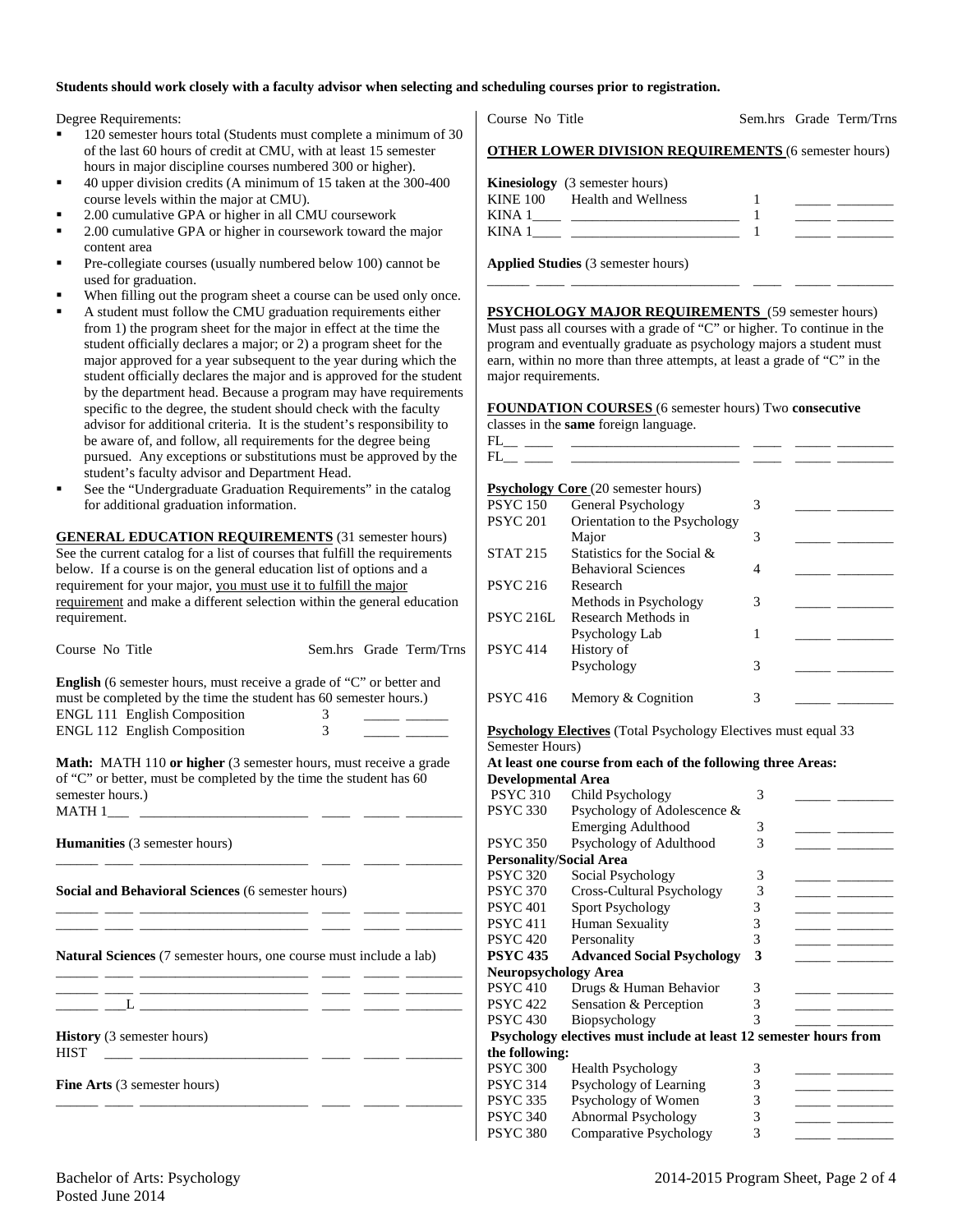| Course No Title                                                                                                                                                                                                                                                                                                                   |        | Sem.hrs Grade Term/Trns | Course No Title |  | Sem.hrs Grade Term/Trns |
|-----------------------------------------------------------------------------------------------------------------------------------------------------------------------------------------------------------------------------------------------------------------------------------------------------------------------------------|--------|-------------------------|-----------------|--|-------------------------|
| PSYC 395/495 Independent Study (1-3)<br>PSYC 396/496 Topics (1-3)<br><b>Psychological Testing</b><br><b>PSYC 400</b><br>Industrial and Organizational<br><b>PSYC</b> 412<br>Psychology<br>Forensic Psychology<br><b>PSYC</b> 425<br>Death, Dying & Bereavement<br><b>SOCI 410</b><br>Structured Research (1-6)<br><b>SOCI 497</b> | 3<br>3 |                         |                 |  |                         |
| Electives (All college level courses appearing on your final transcript,<br>not listed above that will bring your total semester hours to 120 hours.)<br>(24 semester hours)                                                                                                                                                      |        |                         |                 |  |                         |

 $\overline{\phantom{a}}$